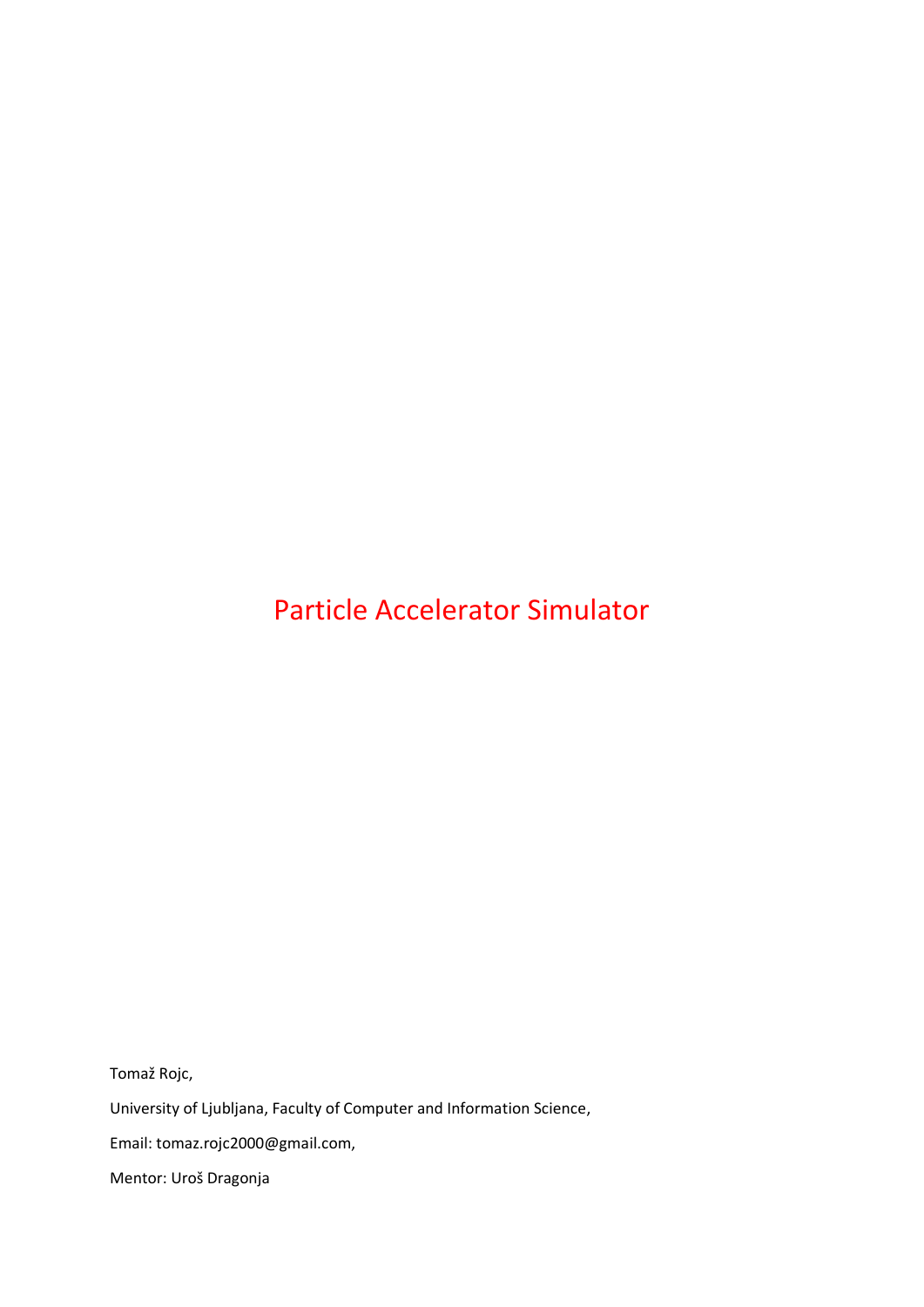### 1. Introduction

Particle Accelerator Simulator is an application that uses Red Pitaya 250-12 to set parameters on Libera Spark. Libera Spark is Instrumentation Technologies' beam position monitor for particle accelerators. Red Pitaya sets Spark's machine clock on output 1 and trigger on output 2. It also sends SCPI commands to Rigol or Rohde & Schwarz's signal generator to generate RF signals.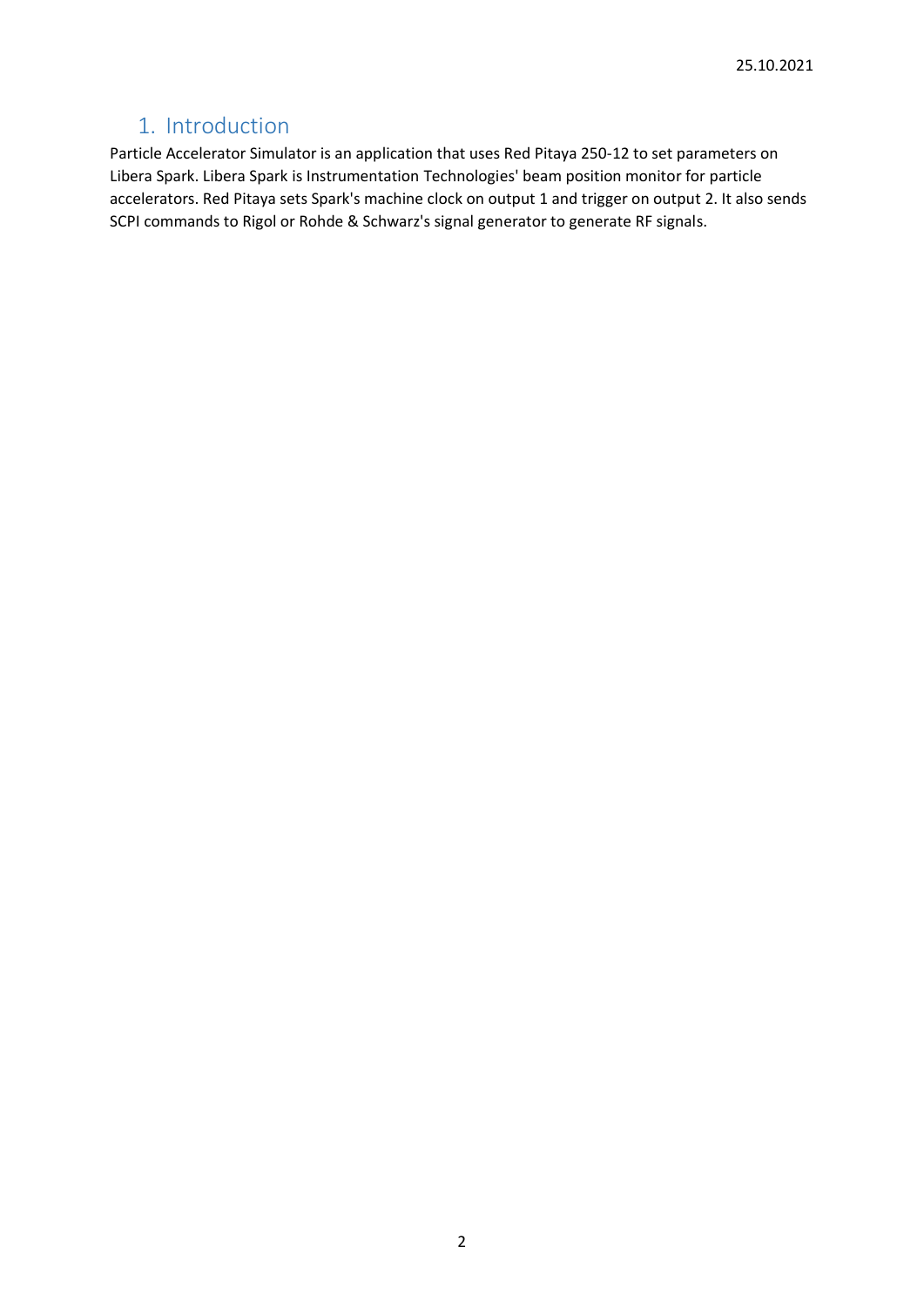## 2. Setup architecture and use

This is what the setup looks like:



The user has to connect to Red Pitaya's web application over a computer that is in the same network. The GUI is accessible in a browser: rp-<last 6 digits of MAC address>.local

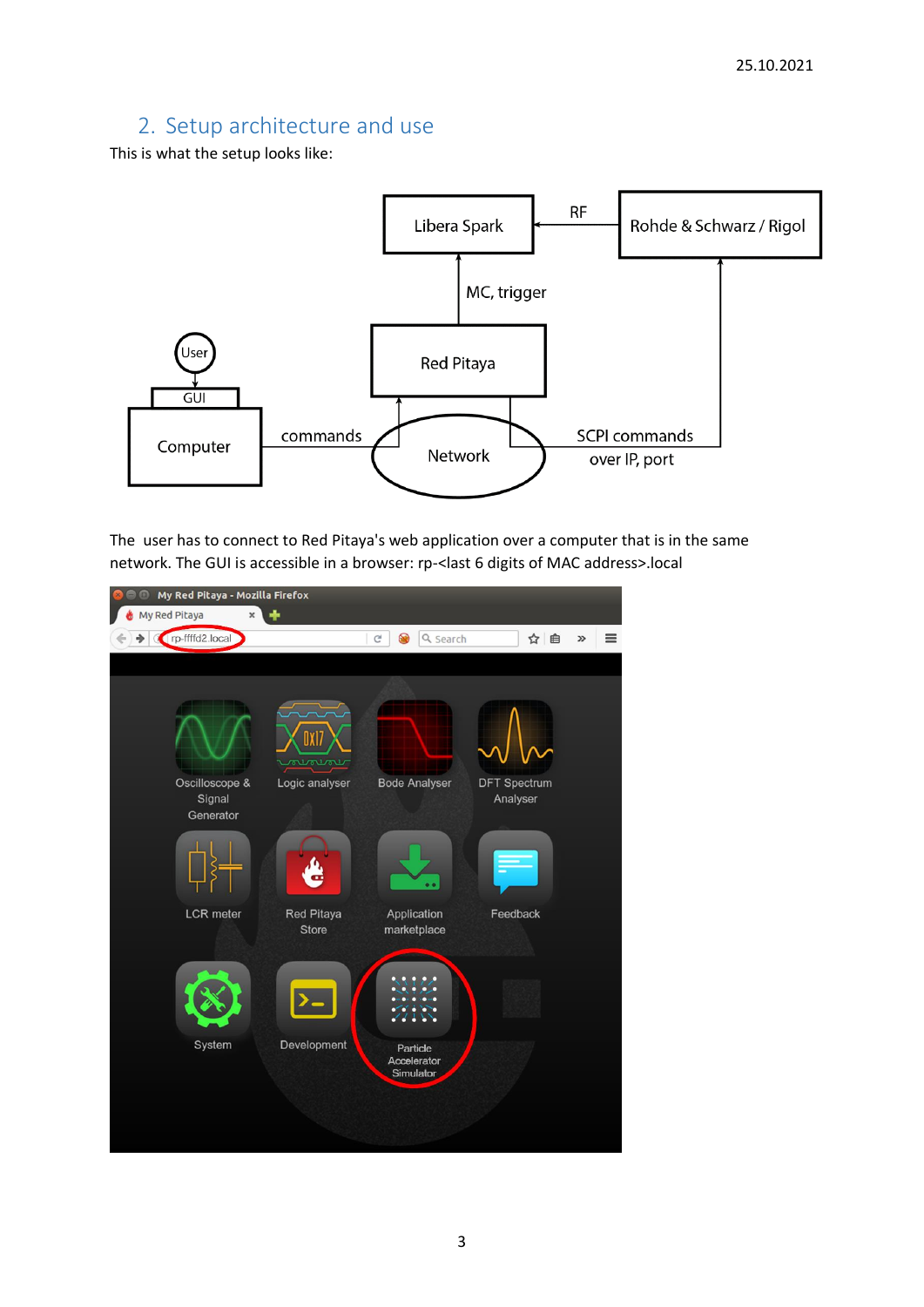First of all the signal generator's settings have to be chosen. After that, the application is ready to use. Next the Excel file with Libera Spark parameters has to be uploaded (from the input element in the GUI). The Red Pitaya then reads the Spark parameters from this file.

At this point it is time to choose the machine and set up the amplitudes and offsets of the signals. After clicking "Set!", Red Pitaya sets its outputs and sends SCPI commands to the signal generator, which also outputs a 10 MHz clock to Red Pitaya's REF IN (reference clock) to sync the output signals.

#### 3. Software



The application's GUI is written in HTML, CSS and JavaScript. This frontend communicates with the backend on Red Pitaya using the parameters. JavaScript then sends the parameters to C++ controller, which reads them, sets all the necessary signals and writes the frequencies and levels of the RF signals (with some other parameters) to local files in Red Pitaya's file system. Finally there is a script on Red Pitaya that runs in the background, reads those local files and sets up a raw socket connection to the signal generator and sends it the SCPI commands.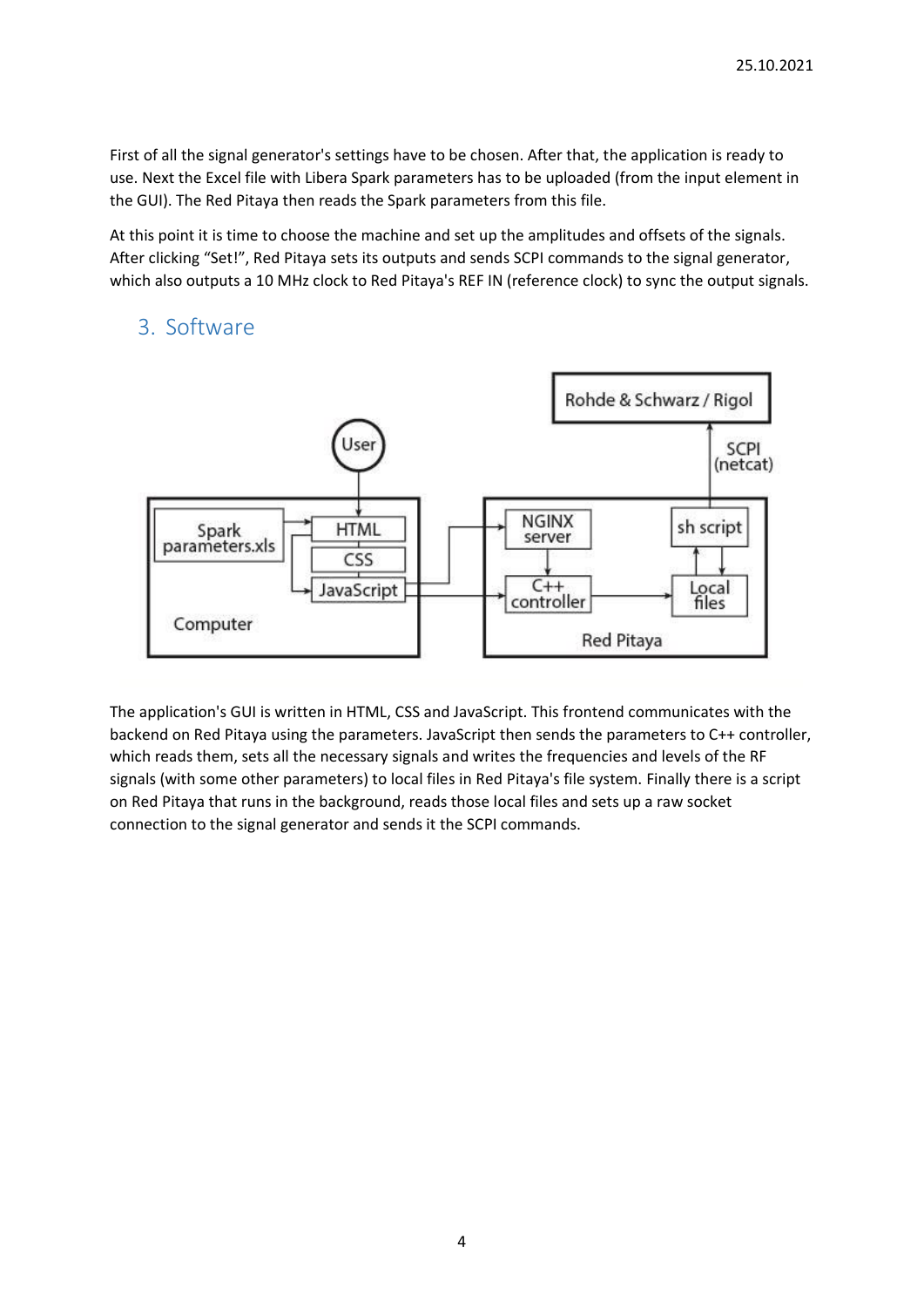# 4. Application

The first page of the application looks like this:

| <b>RF DEVICE</b>                                                                                                                                                                                     |  |
|------------------------------------------------------------------------------------------------------------------------------------------------------------------------------------------------------|--|
| First you have to choose the device that will output the RF signal:<br>Rohde & Schwarz SMB 100A<br>Rigol DSG836<br>Confirm                                                                           |  |
| <b>IP INFO</b>                                                                                                                                                                                       |  |
| Please write down signal generator's IP:<br>(Rohde & Schwarz => navigate to: SETUP > Network Settings > IP Address)<br>0 0 0 0 0 0 Setl<br>(Rigol => navigate to: Syst > I/O Config > View $\circ$ ) |  |
| <b>DESCRIPTION</b>                                                                                                                                                                                   |  |
| The application will set the next output signals:                                                                                                                                                    |  |
| MC on Red Pitaya Out1<br>Trigger on Red Pitaya Out2<br>RF on Rohde & Schwarz SMB 100A or RIGOL DSG836                                                                                                |  |
| <b>SETTINGS</b>                                                                                                                                                                                      |  |
| Upload excel file with Libera Spark parameters<br>Machine:<br>$\checkmark$<br>MC amplitude:<br>Vpp<br>MC offset: 0<br>$\mathbf{v}$<br>Trigger:<br>Frequency:<br>Hz<br>Amplitude:<br>Vpp<br>Offset: 0 |  |
| RF level: 0 dBm<br>Setl                                                                                                                                                                              |  |

The "Change network settings" button brings you to the network settings page: